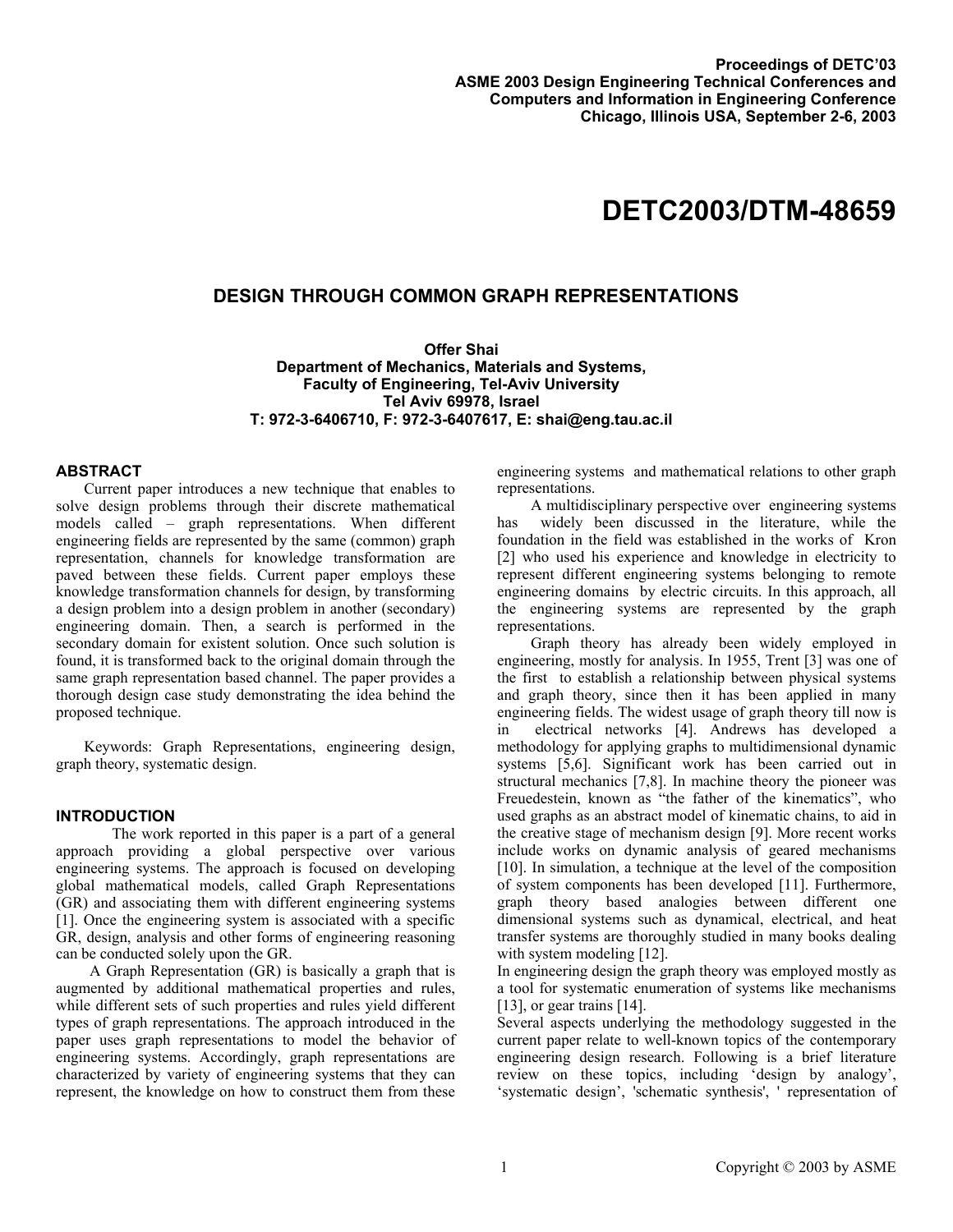designs' and others, provided to enable the reader to compare these topics to the current work.

The new designs obtained by means of the suggested methodology are mathematically isomorphic to already known designs in other engineering fields. Because of that, there is a certain correlation between the techniques proposed in this paper and the 'design by analogy' approach that has recently gained a wide appreciation among the engineering design and AI communities.

Nevertheless, unlike the suggested approach, where mathematical foundation of graph theory underlies the process of deriving the design, a majority of the works in the field of design by analogy attempt to simulate the process of how the designers and engineers arrive at their solutions. Particularly, in this regard, one should mention the works of Gero dealing with situated analogy in design [15].

Mainly, the correspondence to the approach reported in this paper and the field of analogy based design can be traced in works that also employ topological diagrams and graphs. An approach that used graphs to restore designs was developed by Qian and Gero [16], who represented designs in the form of a function-behavior–structure model.

The methodology suggested here enables deriving systematically new engineering designs. The systematicity of the suggested techniques follows from the mathematical basis underlying graph representations, which gives rise to deterministic rules for treatment of engineering systems. The systematic design approaches, where the designer proceeds with well-defined steps during the design process, are not new in engineering design. Phal and Beitz [17] conducted a thorough investigation of all the possible phases of the product design process, upon which they developed a structured methodology outlining the design steps to be followed by an engineer.

Another approach, called TRIZ, for systematic design, was developed by Altshuller [18] and was adopted by a large number of scientists and companies around the word. The principles of TRIZ were developed upon investigating thousands of existing inventions and patents.

The work presented in the paper is by some means related to the works employing schematic description of engineering systems for design. Similarly to graph representations used here, the schematic description can be seen as an abstract substitute of the design. Urlich and Seering [19] employed the schematic description describing the topology of engineering systems to produce new engineering designs. Given a design problem in a form of a function of input-output relation, they generated initial 'candidate' systems, constructed the corresponding 'compact descriptions' and applied modifications upon them to adjust the system behavior to the problem requirements.

The issue of representing the design specification has also been dealt in the design community, while in most of the works the representations are used to express explicitly both the geometry and the behavior of the design. One of the works related to this issue is due to Finger and Rinderle [20] who used the bond graphs [21] for that purpose. In the current paper the behavior of the system is inherent in the representation, and can be derived upon applying the representation rules. This issue makes the representations more compact and more convenient to reason over.

The technique appearing in this paper is only a part of a general approach underlying it, called Multidisciplinary Combinatorial Approach (MCA) [1]. In this approach the representations are first to be developed, including thorough investigation of embedded theorems, methods and special properties from discrete mathematics (specifically for this paper - the graph theory). On the next stage, the relations between the representations are established and only then diverse engineering domains are associated with these representations. Proceeding in this direction enabled achieving following results: establishing the duality relation between static and kinematical systems [21]; revealing new relations between known methods - proving the duality relation between force and displacement methods in structural mechanics through matroid theory [23], proving the duality relation between image velocity in mechanisms and Maxwell-Cremona diagram in structural mechanics [24]; deriving known theorems and methods in engineering – yielding the equation of joint displacement in trusses from Tellegen's theorem [25]; Deriving new methods in engineering – decomposition of trusses to Assur's groups [24], methods for checking the stability of trusses [24,26], and mobility of mechanisms [24], developing new types of cooperations between engineers from different fields – "infused design" [27]. Extending the approach for design is done by employing the knowledge transfer channels that were already paved for other applications, such as analysis, to transform methods and theoretical knowledge, some of which are listed above. The paper introduces a design technique based on transforming design solutions through a common representation, a channel that have already been applied to other engineering applications such as applying Tellegen's theorem from electricity to structural mechanics through a common graph representation in order to derive the unit force method in mechanics [25]. Thus, it is important for the reader to comprehend that knowledge transfer channels employed in this paper have already been used for other purposes, such as analysis, making additional knowledge available for use in the design process.

## **NOMENCLATURE**

.

FGR - Flow Graph Representation. GR - Graph Representation. PGR - Potential Graph Representation.

## **GRAPH REPRESENTATIONS**

Graph Representation is an isomorphic graph-theoretical substitute of an engineering system, which can be used for design, analysis, and other forms of reasoning upon the engineering system. The purely mathematical essence of Graph Representations makes them convenient for computerization and enables them to provide tools for a generalized treatment of the systems. Different types of Graph Representations are characterized by four main parts, as is outlined in the diagram of Figure 1.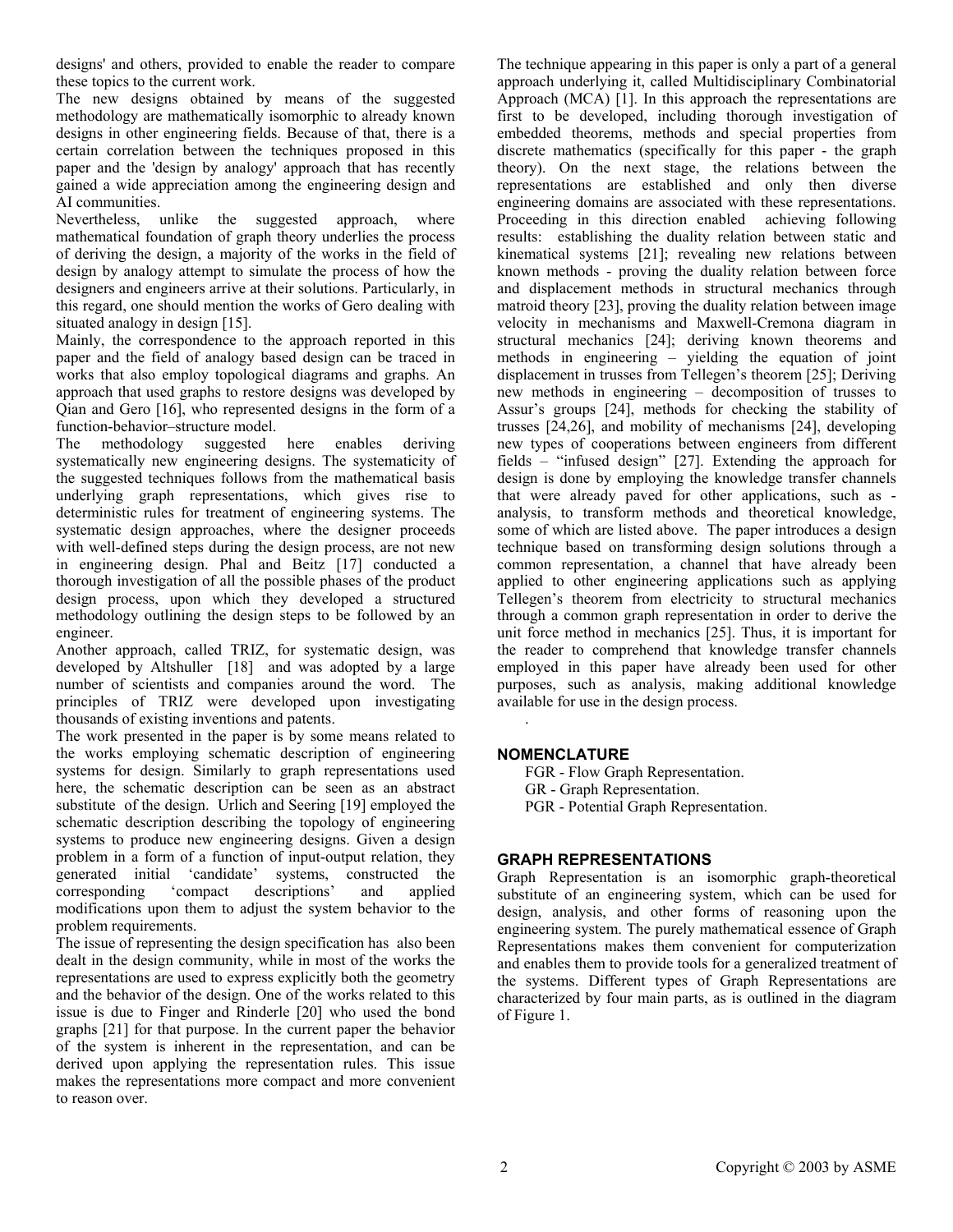| <b>Graph Representation</b>           |                                                |  |  |  |
|---------------------------------------|------------------------------------------------|--|--|--|
| Embedded<br>knowledge                 | Relations to<br>other graph<br>representations |  |  |  |
| Represented<br>engineering<br>domains | Rules for<br>construction of<br>representation |  |  |  |

**Figure 1. Schematic structure of a graph representation.** 

In more detail, the aspects characterizing a Graph Representation constitute the following:

- 1) Embedded Knowledge This primary component contains mathematical knowledge underlying the representation, including mathematical laws, theorems and methods. Once an engineering system is associated with a representation, the embedded knowledge becomes available for the engineering system.
- 2) Relations to other Graph Representations mathematical relations in graph theory yield relations between different types of graph representations. Current paper employs the duality relation between graph representations based on the known graph theory duality [28]. The relations between graph representations were found to be of crucial importance since they enable to transfer knowledge between different graph representations. In the paper, such a relation is used to transfer design knowledge from statics to kinematics through the corresponding graph representations interrelated by the duality relation.
- 3) Represented Engineering Domains Each Graph Representation can be applied to represent a number of engineering domains. Choosing a suitable Graph Representation for an engineering system being treated has a crucial impact on the effectiveness of the subsequent process. This part contains decision rules to determine to which engineering disciplines the specific representation is available.

4) Rules for construction of the Graph Representation – The algorithmic steps for constructing the graph representation corresponding to an engineering system.

## **Types of Graph Representations.**

Till now several types of graph representations were reported and employed to represent different engineering domains.

Table 1 summarizes some of these representations, their basic properties and the engineering systems to which these representations have already been applied. For more details on specific representations, the reader is referred to publications listed in the last column of the table.

#### **DESIGN THROUGH GRAPH REPRESENTATIONS.**

When an engineering system is represented by a Graph Representation, it is actually brought up to a higher mathematical level, comprised of graph representations partly appearing in Table 1. At this level, the design problem can be solved with the help of the knowledge embedded in the representation, after which the obtained solution can be returned to the engineering domain. Consequently, the connections between the engineering domains and graph representations can be seen as bi-directional knowledge transfer channels. During the representation process, the knowledge flows from the engineering domain up to the representation level, and after the Graph Representation is analyzed at that level, the solution flows back to the engineering domain.

Observing the Graph Representations presented in the previous sub-section leads to a conclusion that all the Graph Representations form a highly interconnected system of knowledge transfer channels both between the engineering domains and the Graph Representations. Figure 2 summarizes all the relations in a "hierarchic map" of different Graph Representations and engineering domains.



**Figure 2. Hierarchic map of graph representations, their interrelations and association with engineering systems.**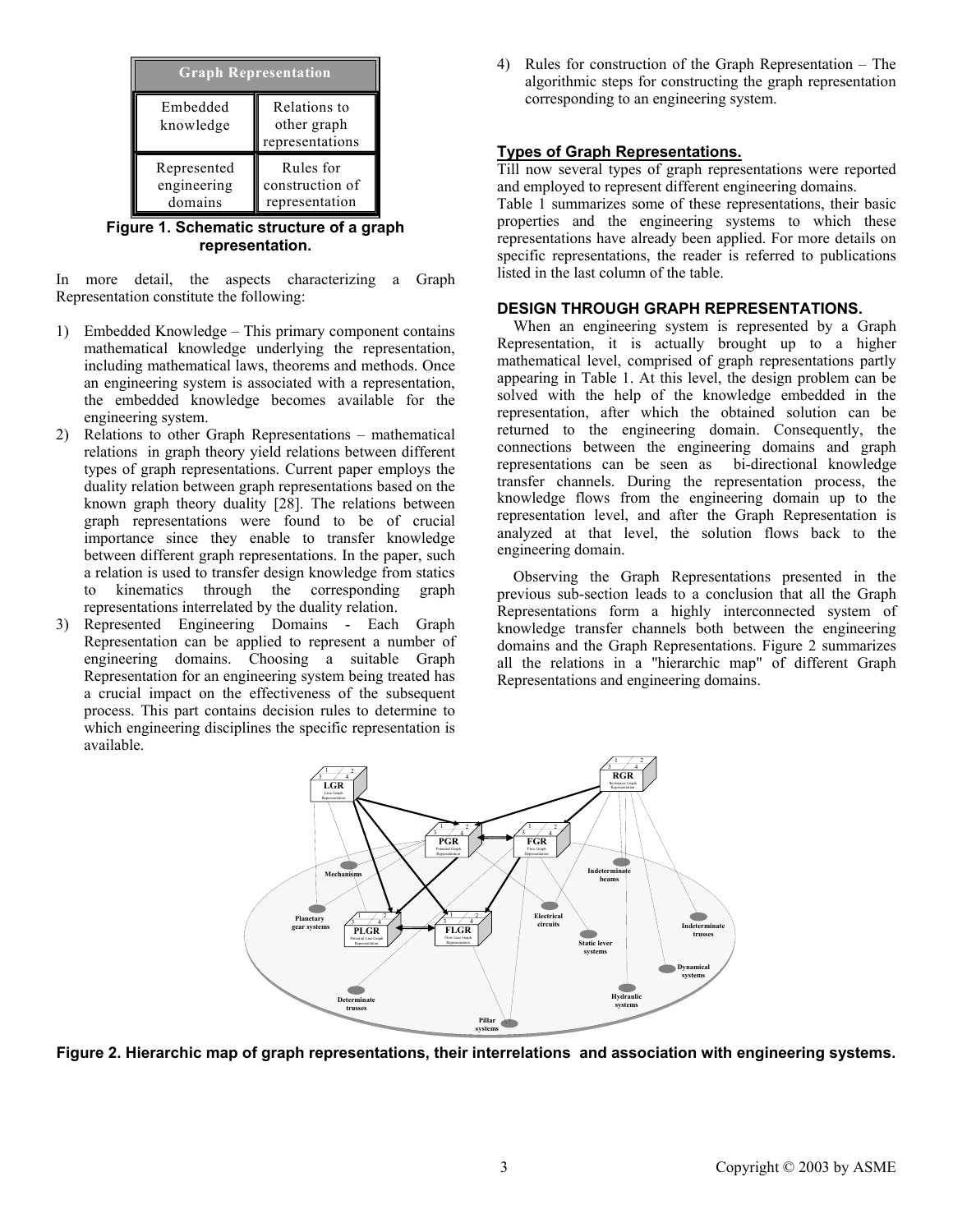| <b>Type of</b><br>graph<br>representat<br>ion        | <b>General Description</b>                                                                                                                                                                                        | <b>Related</b><br>engineering<br>disciplines                                                                | <b>Example of</b><br>engineering system      | The representation<br>of the example<br>engineering system  | Refere<br>nces  |
|------------------------------------------------------|-------------------------------------------------------------------------------------------------------------------------------------------------------------------------------------------------------------------|-------------------------------------------------------------------------------------------------------------|----------------------------------------------|-------------------------------------------------------------|-----------------|
| Flow Graph<br>Representat<br>ion (FGR).              | Each edge in FGR is<br>associated<br>$\rm{a}$<br>vector<br>called 'flow'. Flows in<br>FGR satisfy the "flow<br>law", stating that sum<br>of flows in each cut-set<br>is equal to zero.                            | Determinate<br>structures,<br>static systems,<br>electric<br>circuits.<br>network flows.                    |                                              |                                                             | [1,<br>22,24]   |
| Potential<br>Graph<br>Representat<br>ion (PGR).      | Each vertex in PGR is<br>associated a vector,<br>called 'potential' that<br>satisfies the 'potential<br>law', saying that the<br>of<br>potential<br>sum<br>differences<br>in<br>each<br>circuit is equal to zero. | Mechanisms,<br>electric<br>circuits,<br>conjugate<br>structures,<br>serial robots,<br>Stewart<br>platforms. | $\frac{E}{4}$                                |                                                             | [1,<br>[22, 24] |
| Resistance<br>Graph<br>Representat<br>ion (RGR).     | Generalizes properties<br>of<br>FGR and PGR.<br>Additionally,<br>each<br>edge is associated with<br>terminal equation<br>a<br>defining the relation<br>between its flow and<br>potential difference.              | Electronic<br>circuits,<br>indeterminate<br>structures<br>hydraulic and<br>dynamic<br>systems.              | $\mathbf{\bar{P}_B}$<br>$M_B$<br>B<br>3<br>Ð | $R_1$<br>CP.<br>CF <sub>1</sub><br>Δχ<br>CF3<br>$R_4$<br>CP | $[1]$           |
| Line Graph<br>Representat<br>ion (LGR).              | Each<br>vertex<br>corresponds to<br>an<br>element<br>of<br>the<br>engineering<br>system<br>and edge to a relation<br>between the elements.                                                                        | Gear and<br>planetary<br>trains.                                                                            | C<br>$\frac{1}{5}$                           |                                                             | $[1]$           |
| Line<br>Flow<br>Graph<br>Representat<br>ion (FLGR)   | Possesses<br>the<br>same<br>embedded<br>knowledge<br>FGR,<br>augmented<br>as<br>embedded<br>the<br>with<br>knowledge of LGR.                                                                                      | Static<br>pillar<br>systems,<br><b>Stewart</b><br>platforms,<br>determinate<br>beams.                       |                                              | $\overline{P}$                                              | $[29]$          |
| Potential<br>Line Graph<br>Representat<br>ion (PLGR) | Possesses the same<br>embedded knowledge<br>as PGR, augmented<br>with the embedded<br>knowledge of LGR.                                                                                                           | Mechanisms,<br>serial robots.                                                                               | ᠘                                            | $\, {\bf B}$<br>$\mathbf C$<br>$1/0$                        | $[29]$          |

**Table 1. Graph Representations developed in previous publications.** 

In Figure 2 it can be seen that there are several couples of engineering systems that can be related to the same graph representation, thus knowledge transfer route between these systems is immediately laid out through this common representation. Such a route yields the most basic design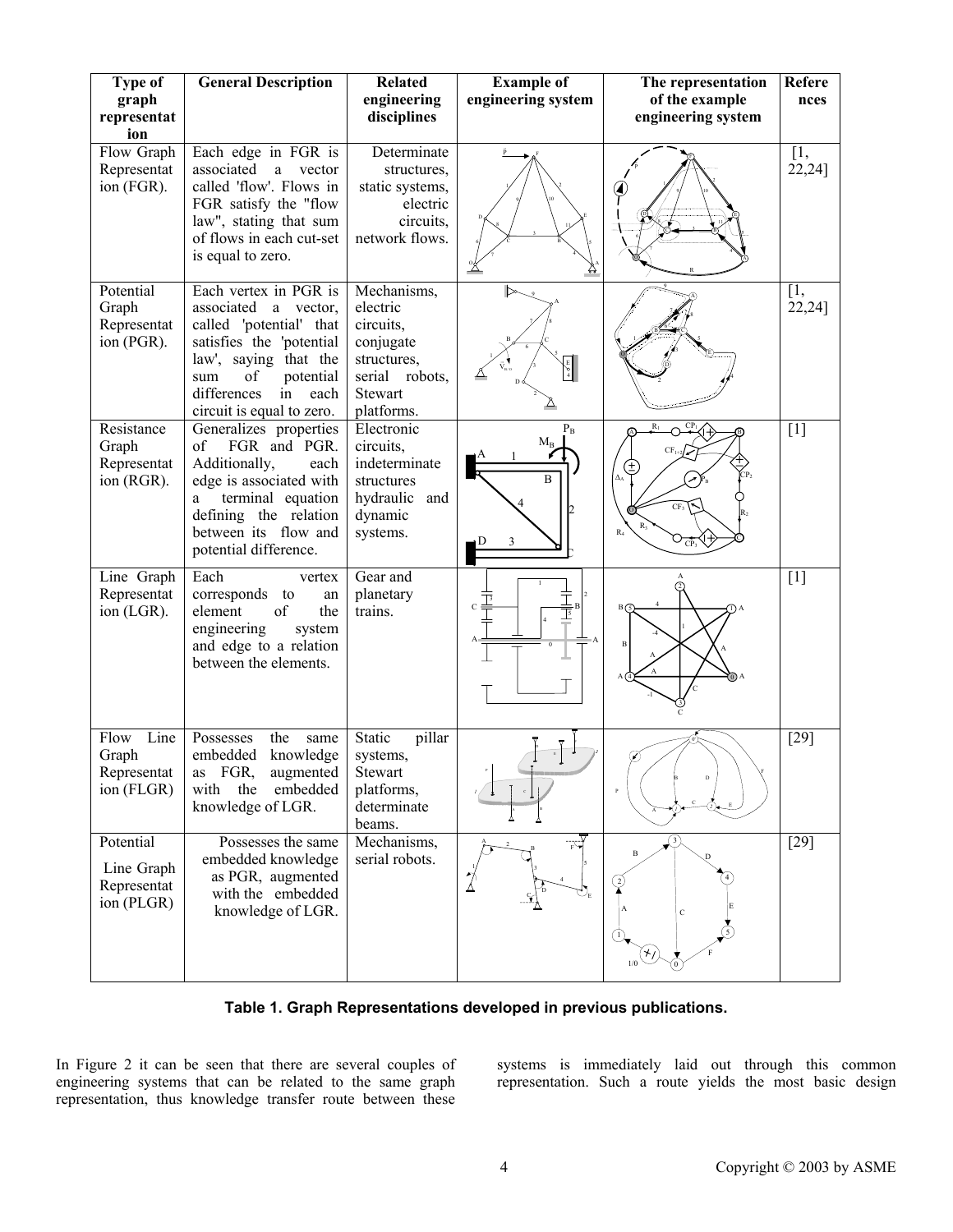technique of the proposed approach, which is the topic of the current paper.

Following are the steps of the algorithm for obtaining new designs by means of this technique (Figure 3):

- 1. Originally, the requirements from the engineering system design are formulated in the terminology of the relevant engineering domain (*original engineering domain*).
- 2. Transforming the engineering problem formulation into the terminology of the representation (*common graph representation*) through the representation construction rules (component 4 of a graph representation – Figure 1).
- 3. Transforming the problem in the graph representation to the terminology of another engineering domain (*secondary engineering domain*) through the representation construction rules.
- 4. Finding a known design or solving the design problem in the secondary engineering domain for the transformed problem.
- 5. Transforming the design solution from the secondary domain into terms of the common graph representation through the representation construction rules.
- 6. Constructing the desired system in the original engineering domain from the corresponding graph obtained in step 5. The process can be performed gradually, by augmenting one element of the system at a time.

Figure 3 presents the flowchart describing the above process.



**Figure 3. Flowchart outlining the design method.** 

Due to mathematical basis of the isomorphism between the graphs and the engineering systems, the system obtained in step 6 possesses the properties that were originally requested.

Following subsection reviews a design case of applying the common representation technique. In these cases, the common representations are Potential Graph Representation (PGR) or Flow Graph Representation (FGR) [22] through which routes are laid out and engineering knowledge is transferred between electronic circuits, static systems and gear trains.

## **Applying common representation technique for design of unidirectional gear train.**

Both planetary gear trains and electronic circuits can be represented by a Potential Graph Representation, as is outlined in Figure 3. This opens up a possibility to apply the common representation technique for designing of a gear train in which for any arbitrary rotation direction of the driving shaft, the output shaft rotates in a sole direction.



**Figure 3. Knowledge transfer channel between gear systems and electronic circuits through potential graph.**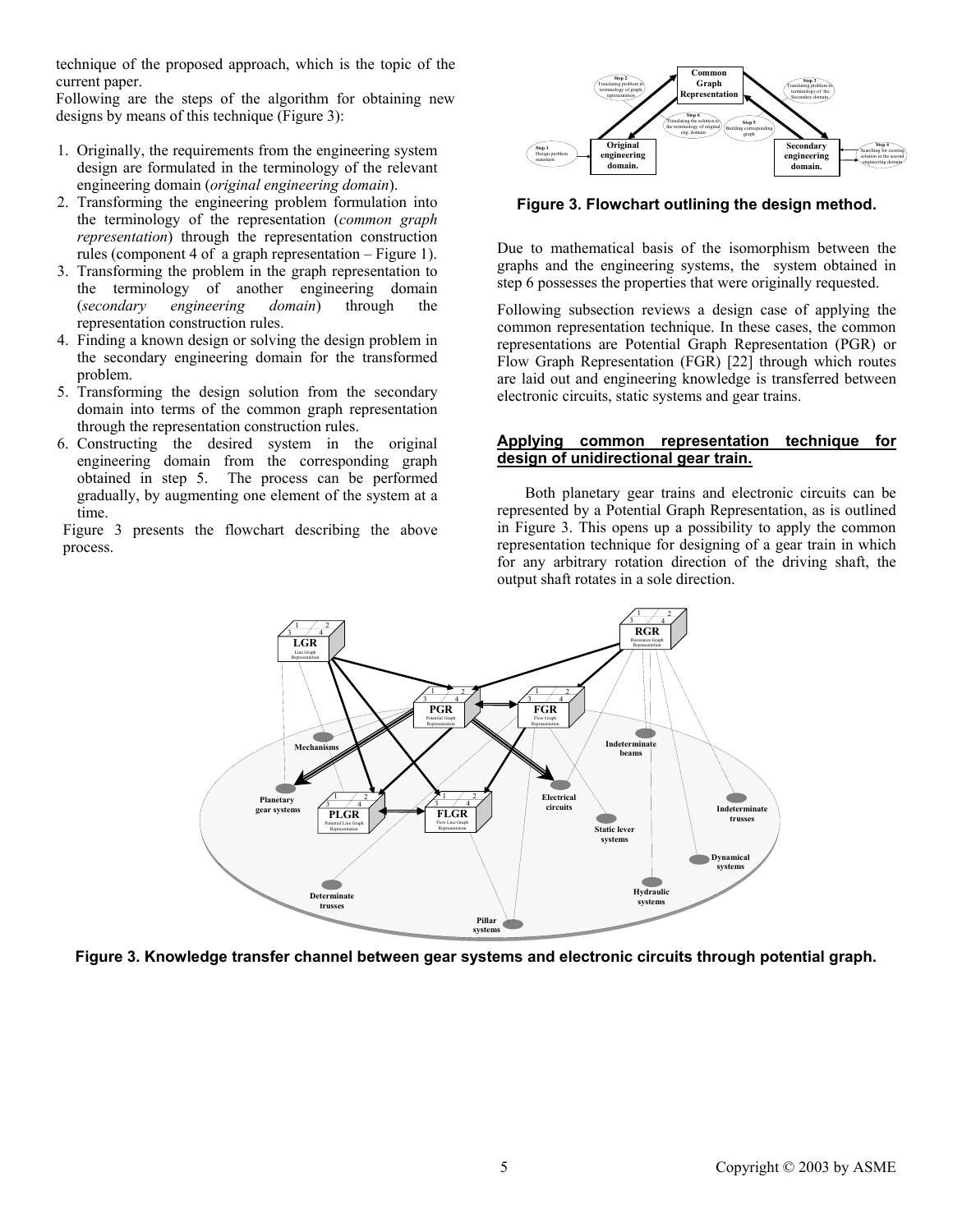Applying the common representation technique for this case yields the terms summarized in Table 2.

| <b>Common Representation</b><br>technique | <b>Current example</b> |  |
|-------------------------------------------|------------------------|--|
| Original engineering domain.              | Gear trains.           |  |
| Secondary engineering domain.             | Electronic circuits.   |  |
| Common graph representation.              | Potential Graph        |  |
|                                           | Representation (PGR).  |  |

**Table 2. Correspondence between the terminology of common representation technique and the case study.** 

The construction rules for transforming the elements of the engineering systems involved to the corresponding graph elements are summarized in Table 3. Further details on the construction rules can be found in [22].

Following three steps deal with transferring the problem formulation from gear trains into the terminology of electronics. This transfer process is schematically outlined in Figure 4.

| <b>Terminology of gear trains</b>                                                  | <b>Terminology of Potential Graph</b><br>Representation                                                                                                        | <b>Terminology of electronic</b><br>circuits                   |
|------------------------------------------------------------------------------------|----------------------------------------------------------------------------------------------------------------------------------------------------------------|----------------------------------------------------------------|
| Link (gear, planet carrier, shaft).                                                | Edge.                                                                                                                                                          | Electronic<br>element<br>(resistor,<br>capacitor, coil, etc.). |
| Link joint and the locus of points possessing<br>the same linear velocity as such. | Vertex.                                                                                                                                                        | Junction.                                                      |
| Joint linear velocity.                                                             | Vertex potential.                                                                                                                                              | Junction electric potential.                                   |
| Link relative linear velocity.                                                     | Edge potential difference.                                                                                                                                     | Voltage on electrical element.                                 |
| Driving link.                                                                      | Source edge (the edge with preset potential<br>difference value).                                                                                              | Voltage source.                                                |
| Overrunning clutch.                                                                | Unidirectional edge - an edge that can have only<br>negative potential difference, meaning that its tail<br>vertex has a lower potential than its head vertex. | Diode.                                                         |

**Table 3. PGR construction rules.** 

#### **Step 1. Stating the Design problem in the terminology of the original domain**

Design a gear train whose output link rotates in a sole direction for any rotation direction of the input link, while the magnitudes of the velocities of both links are equal.

## **Step 2. Transforming the design problem into the terminology of the common graph**

According to Table 3, the problem stated in step 1, obtains in the terminology of the common graph the following form: Find a potential graph that for any potential difference function at its

source edge returns in the output edge an absolute value of the potential difference of the source.

## **Step 3. Translating problem statement from the terminology of the common graph to terminology of the secondary engineering domain - electronics.**

Applying the transformation rules appearing in Table 3, the design case is transformed into the following form: Find an electronic circuit having a voltage source with arbitrary voltage function and an output element, the voltage in which is equal to the absolute value of the voltage at the input.





**Step 4. Solving the problem in the secondary domain electronics.**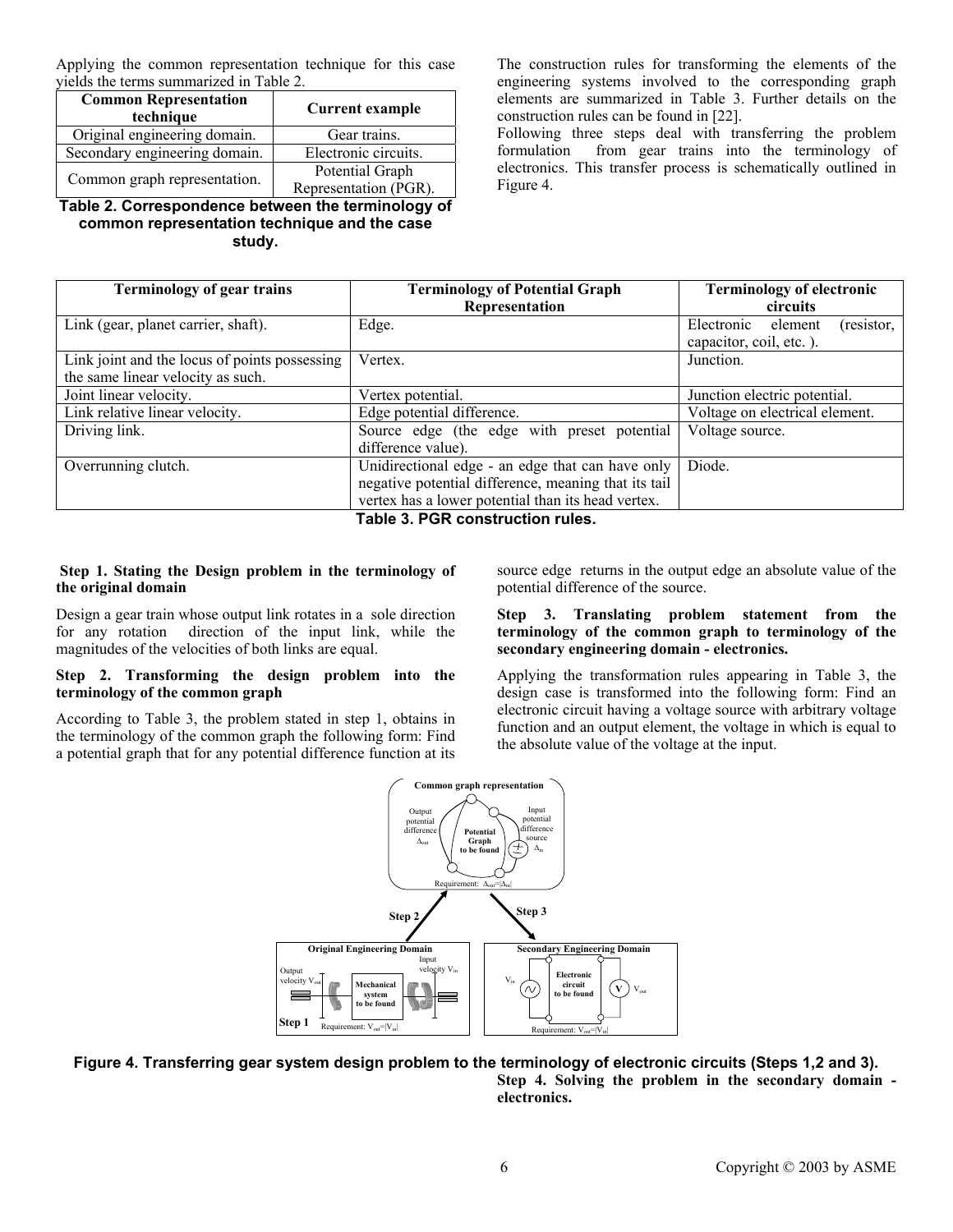The search for electronic systems satisfying these requirements immediately yields several known electronic rectifier circuits [30]. One of these circuits is the "diode bridge circuit" (Figure 5).



**Figure 5. Bridge rectifier circuit with voltage source.** 

## **Step 5. Building the graph representing the circuit.**

In this step the potential graph isomorphic to the electric circuit (assuming ideal model of the diodes) found in Step 4 is built by means of the construction rules of Table 3 as shown in Figure 6.



**Figure 6. PGR of the bridge rectifier.** 

#### **Step 6. Building gear train from the Graph Representation.**

Since the same type of graph representation is used to represent gear trains [1], the graph obtained in Step 5 can be interpreted as a representation of a gear train. Construction of the design in the original engineering domain is the most important step in the whole process, thus it will be done gradually by augmenting one element at a time in accordance to the potential graph of Figure 6. Following are the steps of the process of building the design of the mechanical rectifier from the graph representation.

Step-by-step explanation for the process of construction of the mechanical rectifier from the corresponding graph representation:

1) Potential Difference source edge 1 may represent a gear or a shaft. Since the potential difference of the edge is given, the velocity of the corresponding shaft is externally driven. The freedom of choice at this stage allows adapting the design to the specific requirements of the consumer, by allowing to adjust an appropriate: form, length suspension and other parameters of the shaft. Figure 7, shows that an engineering element corresponding to edge 1 can be chosen to be a long shaft connected to a driving wheel. To make the design clear, Figure 7 shows the system from two different perspectives. The end vertices - A and B of the edge correspond to the top and the bottom of the shaft, between which the relative linear velocity of the shaft (equal to the potential difference of edge 1) is measured.



## **Figure 7. First stage of constructing a mechanical rectifier – adding element corresponding to edge 1.**

2) Edge 2 is unidirectional, namely, the value of the potential of its head vertex is higher than the potential of its tail vertex:

$$
\pi_{\mathcal{C}} \ge \pi_{\mathcal{A}} \tag{1}
$$

This means that in the represented gear system - the velocity of point A is higher or equal than the velocity of point C.

$$
V_C \ge V_A \tag{2}
$$

A is the top of shaft 1, which has already been added to the system, so in order to implement edge 2 we shall add locus of pints, C, in such a way so that (2) is satisfied. One way to do so is to connect the two joints through a overrunning clutch forcing this relation, as shown in Figure 8.



#### **Figure 8. Second stage of constructing a mechanical rectifier – adding element corresponding to edge 2.**

 Similarly to stage 2, implementing edge 3 yields addition of vertex D to the system. It should be noted that since the velocity of joint B is opposite in direction to that of the joint A, the direction of transmission of the new overrunning clutch is also opposite.

3)Figure 9 shows the augmented system.



**Figure 9. Third stage of constructing a mechanical rectifier – adding element corresponding to edge 3.** 

4)Edge 4 corresponds to an element the relative velocity of which is equal to the relative velocity between joints C and D, which indicates that it is a shaft connected between these two joints, as is shown in Figure 10.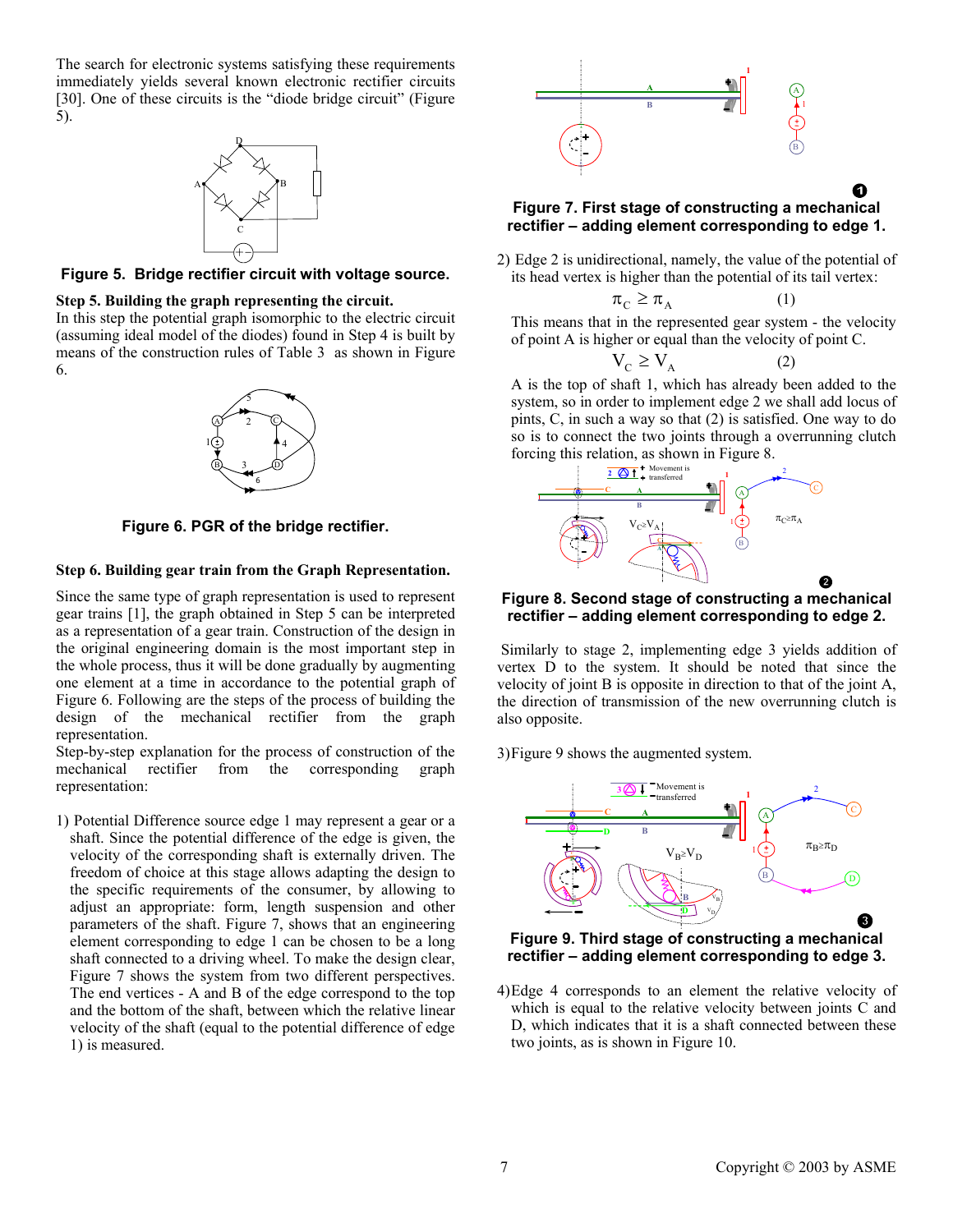

**Figure 10. Forth stage of constructing a mechanical rectifier – adding the element corresponding to edge 3.** 

5)Edge 5 constitutes a connection between joints A and D, forcing a relation:

$$
V_{A} \ge V_{D} \tag{3}
$$

Constraint (3) presents an obstacle to the construction process, since point D cannot be connected with A due to geometrical limitations. To resolve it, an expert engineering knowledge can be employed. The property that can be exploited is that points found in the same distance from the rotation axis but from its opposite sides possess the velocity of same magnitude but of the opposite sign. Here, the property yields that  $V_D = -V_C$ . Thus one may implement (3) by connecting joint A to a joint with velocity equal to minus velocity of C. Inverting velocity of a joint by gear train is widely accustomed in mechanical engineering community, and can be easily implemented in several ways, one of which appearing in Figure 11.



**Figure 11. Fifth stage of constructing a mechanical rectifier – adding element corresponding to edge 3.** 

6)Implementing edge 6,  $V_C \geq V_B$ , can be done similarly to stage 5, by inverting the velocity of joint D and connecting it to the joint B, as shown in Figure 12.



**Figure 12. Sixth stage of constructing a mechanical rectifier – adding element corresponding to edge 3.** 

We shall now examine the obtained device for performing the function stated in the original design problem. In addition we shall observe the equivalence between operation of the obtained mechanical device and the electronic circuit from which it has been obtained. From the design problem one can distinguish between two cases: one in which the input shaft is rotating in the counterclockwise direction, which corresponds to a negative potential difference in the potential difference source of the graph, and to a negative voltage in the voltage source in the circuit. The other case stands for clockwise rotation corresponding to positive potential difference and to a positive voltage.

The first case is depicted in Figure 13. Due to rotation of the input shaft 1, the locus of points - A moves in negative direction (out of the page) and thus is marked with a blue color, while B moves in the positive direction and is marked with red. Overrunning clutch  $5(6)$  forces the velocity of  $D(C)$  be higher (lower) than the velocity of  $A(B)$  - thus the rotation of the shaft in this case would not engage this clutch. On the other hand, the clutch  $2(3)$  force the velocity of  $C(D)$  be lower (higher) than the velocity of  $A(B)$  - thus the rotation of the shaft in this case would engage these clutched and will cause the velocity of  $C(D)$  be the equal to the velocity of  $A(B)$  and thus marked with red (blue). One may conclude now that the rotation of the output shaft 4 is in the same direction as the input shaft and possesses the same relative velocity.

The same behavior pattern can be observed in the electronic circuit: since the voltage source has negative voltage - the potential of joint A is negative (and thus is marked blue), while the potential of joint B is positive (and thus is marked red). Such potentials case diodes 5(6) to be disconnected, while diodes 2(3) are conducting. Conduction of diodes 2(3) cases the potential of joints C(D) be equal to the potential of joints A(B). Thus the voltage on the resistor 4 connected between these two points is the same as the voltage in the input voltage source.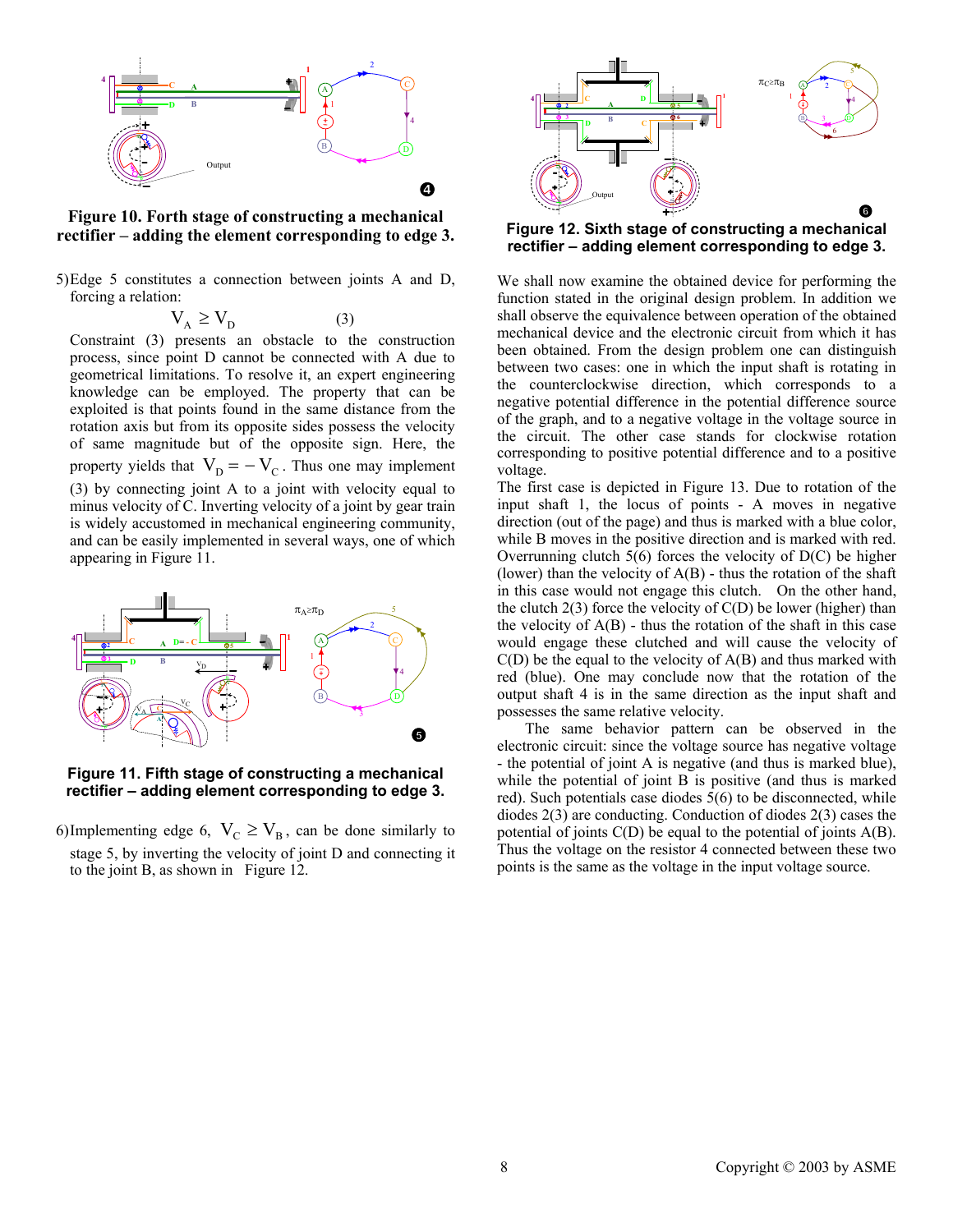

**Figure 13 . Correspondence between operation of the mechanical rectifier and the electronic circuit - case 1.** 

The second case is depicted in Figure 14 . Due to clockwise rotation of the input shaft 1, the A moves in positive direction (into the page) and thus is marked with a red color, while B moves in the negative direction and is marked with blue. Overrunning clutch  $5(6)$  forces the velocity of  $D(C)$  be higher (lower) than the velocity of  $A(B)$  - thus the rotation of the shaft in this case will engage this clutch and will cause the velocity of  $D(C)$  be the equal to the velocity of  $A(B)$  and thus marked with red (blue). These velocities are transferred through the gears to the output shaft causing it to rotate in the direction opposite to the direction of the input shaft. One can see that the clutch 2(3) is not engaged in this case.

Again, the same behavior pattern can be observed in the electronic circuit: since the voltage source has positive voltage the potential of joint A is positive (and thus is marked red), while the potential of joint B is negative (and thus is marked blue). Such potentials cause diodes 2(3) to be disconnected, while diodes 5(6) are conducting. Conduction of diodes 5(6) causes the potential of joints D(C) be equal to the potential of joints A(B). Thus the voltage on the resistor 4 connected between these two points is opposite to the voltage in the input voltage source.



**Figure 14 . Correspondence between operation of mechanical rectifier and electronic circuit - case 2.** 

Combining the results of the two cases yields the following picture:

- 1)In the gear train: the velocity of the output shaft is equal to the velocity of the input shaft in magnitude, but is always rotating in the counterclockwise direction.
- 2)In the electronic circuit: the value of the voltage in the resistor is equal to the value of the voltage in the voltage source, but its sign is always negative.

This design of mechanical rectifier obtained in this example has been built in the mechanism laboratory of Tel-Aviv University (see photograph in Figure 15) and successfully tested.



**Figure 15. Photograph of the mechanical rectifier that has been built at Tel-Aviv University.** 

## **CONCLUSIONS AND FURTHER RESEARCH**

The paper has employed graph representations that are mutually applicable to represent different engineering domains, in order to enable knowledge transfer between these domains in purposes of design. In general, the design technique developed in the paper first transforms the design problem into the terminology of the graph, and then, into another (secondary) engineering domain where a search is performed for an existent design. Once found, the design from the secondary domain is transformed through the graph representation back to the graph representation back to the original domain, yielding the solution for the original design problem.

To clarify how the technique works, it was applied to an example, where a kinematical system was designed by transferring knowledge from electronics through the graph representation. It should be noted that the approach is not applicable only to these two but to any of the engineering domains which are representable by graph representations. Most of these domains are listed in Table 1 of the paper.

The design technique proposed in the paper is only one possible variation stemming from a general design approach in which other techniques based on graph representations are being developed, such as: design through duality.

Usage of the proposed approach contributes to engineering beyond the design technique. The approach opens up a new avenue of cooperation between engineers from different fields,